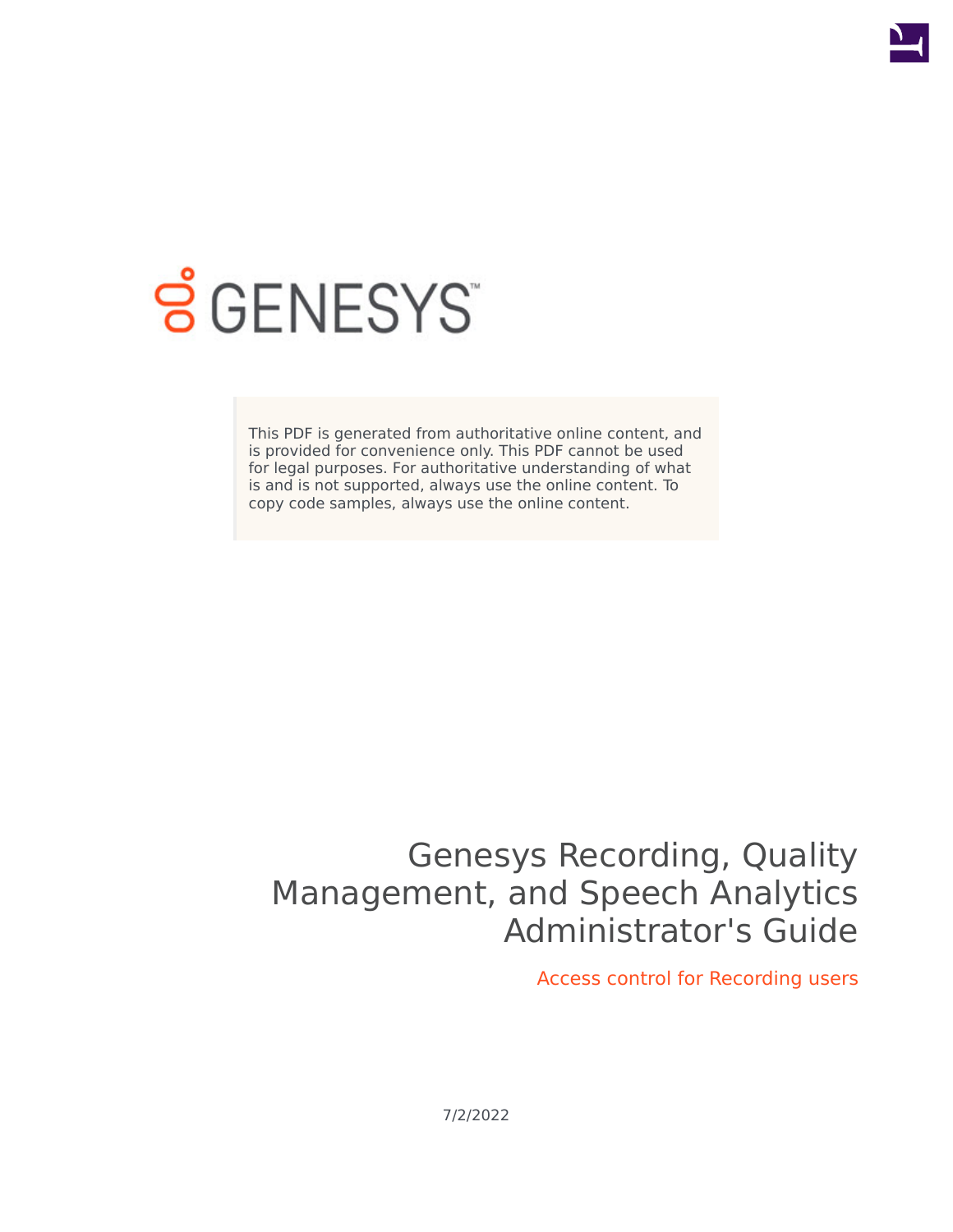## Contents

- 1 [Agent hierarchy](#page-2-0)
- 2 [Partitions](#page-3-0)
- 3 [Access groups](#page-3-1)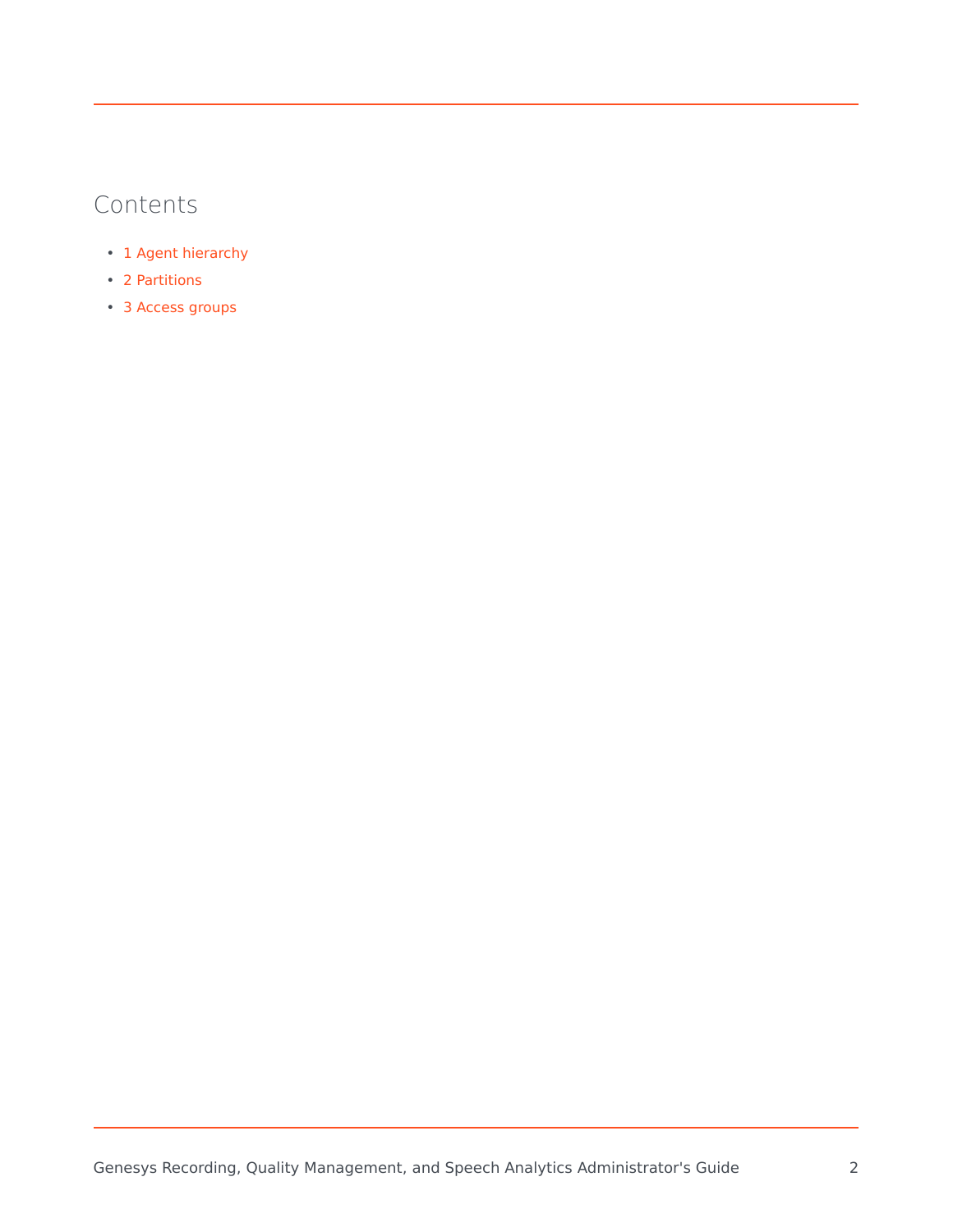

• •

• Administrator

Each recording file is considered an object that is subject to access control at the user level. This page describes how to control user access.

#### **Related documentation:**

When a recording file is generated, the access control for the recording file is set based on the following criteria:

- 1. Access control is set based on the agent that was recorded. Agents are organized as an agent hierarchy; for example, the hierarchy can be a reporting structure in an organization. **Note:** With IVR recording, there is no associated agent for the specific segment of the call, since IVR is not a user.
- 2. Access control is set based on partitions. Partitions are set as a specific attached data in a call, and the attached data is typically set by a routing strategy.

To search and playback a recording file that is subject to access control, the user accessing the Recording application must be assigned to the appropriate Access Groups to access the recordings. If the user accessing the application is an agent, they are granted implicit playback access to their own recordings.

## <span id="page-2-0"></span>Agent hierarchy

The agent hierarchy shows how the agents are organized in the hierarchy, and the hierarchy is represented as a field configured within Agent Setup. For more information, see the description of the Recording Hierarchy option in Manage agents and other users.

The following example shows the agent hierarchy with four agents:

- /
	- Anthony
		- John
			- Agent1
			- Agent2
		- Paul
			- Agent3